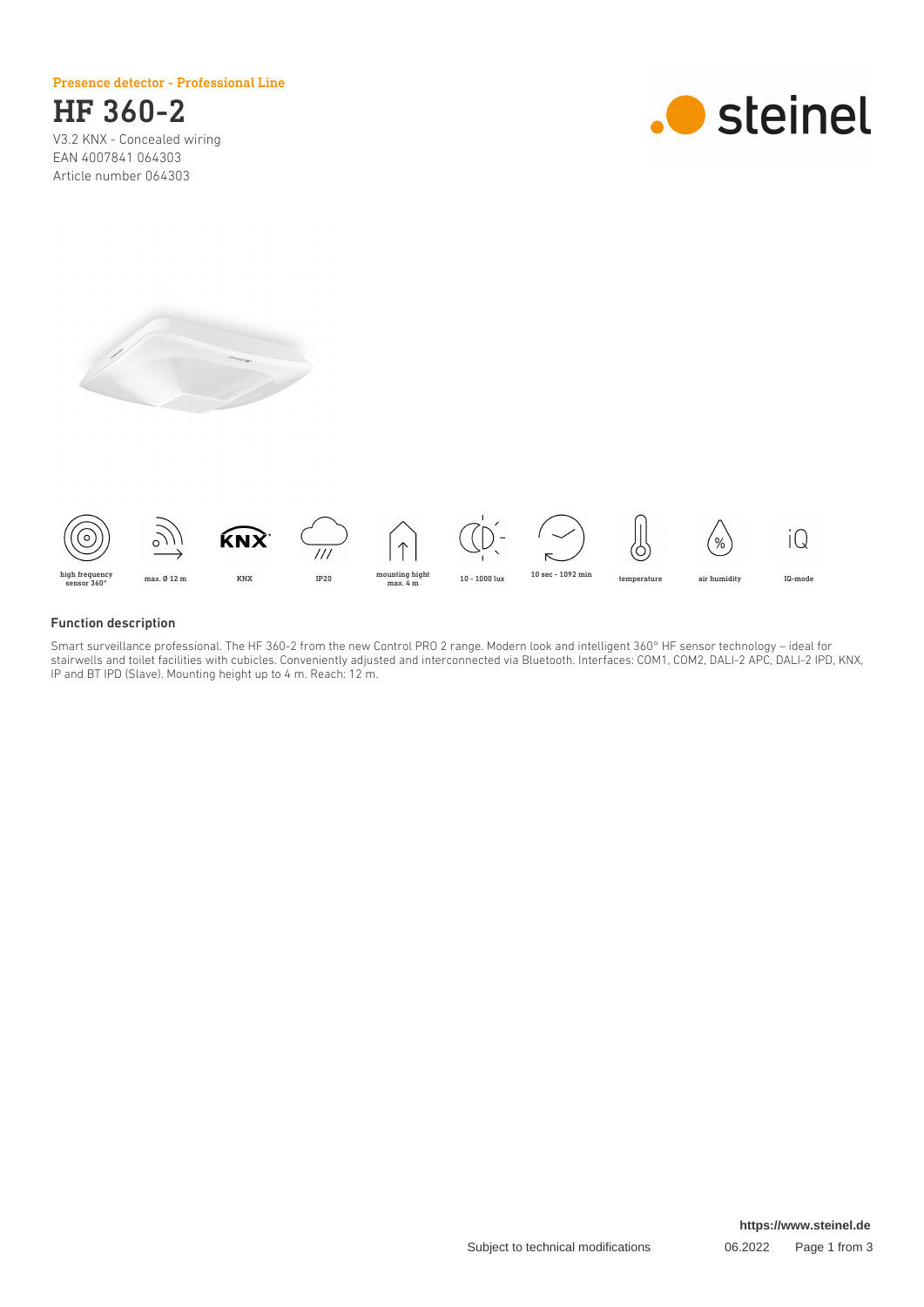## Presence detector - Professional Line



V3.2 KNX - Concealed wiring EAN 4007841 064303 Article number 064303



# Technical specifications

| Type                                             | Presence detector                                                                                     |
|--------------------------------------------------|-------------------------------------------------------------------------------------------------------|
| Dimensions $(L \times W \times H)$               | $60 \times 103 \times 103$ mm                                                                         |
| Mains power supply                               | 30 V                                                                                                  |
| Power supply, detail                             | <b>KNX hus</b>                                                                                        |
| Sensor Technology                                | High frequency                                                                                        |
| Application, place                               | Indoors                                                                                               |
| Installation site                                | ceiling                                                                                               |
| Installation                                     | Concealed wiring                                                                                      |
| Mounting height                                  | $2.50 - 4.00$ m                                                                                       |
| Reach, radial                                    | $\emptyset$ 12 m (113 m <sup>2</sup> )                                                                |
| Reach, tangential                                | $\emptyset$ 12 m (113 m <sup>2</sup> )                                                                |
| Reach, detail                                    | 1 or 2 detection directions can be<br>masked out by stickers for<br>adjustment to the room situation. |
| HF-system                                        | 5.8 GHz                                                                                               |
| Detection angle                                  | 360°                                                                                                  |
| Angle of aperture                                | 140°                                                                                                  |
| Optimum mounting height                          | 2.8 <sub>m</sub>                                                                                      |
| Mechanical scalability                           | No                                                                                                    |
| Sneak-by quard                                   | Yes                                                                                                   |
| Capability of masking out individual<br>segments | N <sub>0</sub>                                                                                        |
| Electronic scalability                           | Yes                                                                                                   |
| Detection                                        | also through glass, wood and stud<br>walls                                                            |

| Twilight setting TEACH     | Yes                                                                                                                                                                                                                                                                                 |
|----------------------------|-------------------------------------------------------------------------------------------------------------------------------------------------------------------------------------------------------------------------------------------------------------------------------------|
| Twilight setting           | $2 - 1000$ lx                                                                                                                                                                                                                                                                       |
| Time setting               | $10 s - 1092$ Min.                                                                                                                                                                                                                                                                  |
| Constant-lighting control  | Yes                                                                                                                                                                                                                                                                                 |
| Basic light level function | Yes                                                                                                                                                                                                                                                                                 |
| <b>KNX</b> functions       | Comfort, Photo-cell controller,<br>Individual pyro evaluation, Basic light<br>level function, Light level, HVAC<br>output, Constant-lighting control,<br>Light output 4x, Humidity output,<br>Presence output, Day / night function,<br>Dewpoint, Temperature output, Logic<br>gate |
| With bus coupling          | Yes                                                                                                                                                                                                                                                                                 |
| Settings via               | ETS software. Bluetooth. Bus                                                                                                                                                                                                                                                        |
| With remote control        | No                                                                                                                                                                                                                                                                                  |
| Interconnection            | Yes                                                                                                                                                                                                                                                                                 |
| Type of interconnection    | Master/master. Master/slave                                                                                                                                                                                                                                                         |
| IP-rating                  | IP20                                                                                                                                                                                                                                                                                |
| Material                   | Plastic                                                                                                                                                                                                                                                                             |
| Ambient temperature        | $-25 - 50$ °C                                                                                                                                                                                                                                                                       |
| Application, room          | function room / ancillary room,<br>kitchenette, stairwell, WC /<br>washroom. Indoors                                                                                                                                                                                                |
| Colour                     | white                                                                                                                                                                                                                                                                               |
| Colour, RAL                | 9003                                                                                                                                                                                                                                                                                |
| Manufacturer's Warranty    | 5 years                                                                                                                                                                                                                                                                             |
| Version                    | KNX - Concealed wiring                                                                                                                                                                                                                                                              |
| PU1, EAN                   | 4007841064303                                                                                                                                                                                                                                                                       |
| Technology, sensors        | Light sensor, passive infrared, Air<br>humidity, Temperature                                                                                                                                                                                                                        |